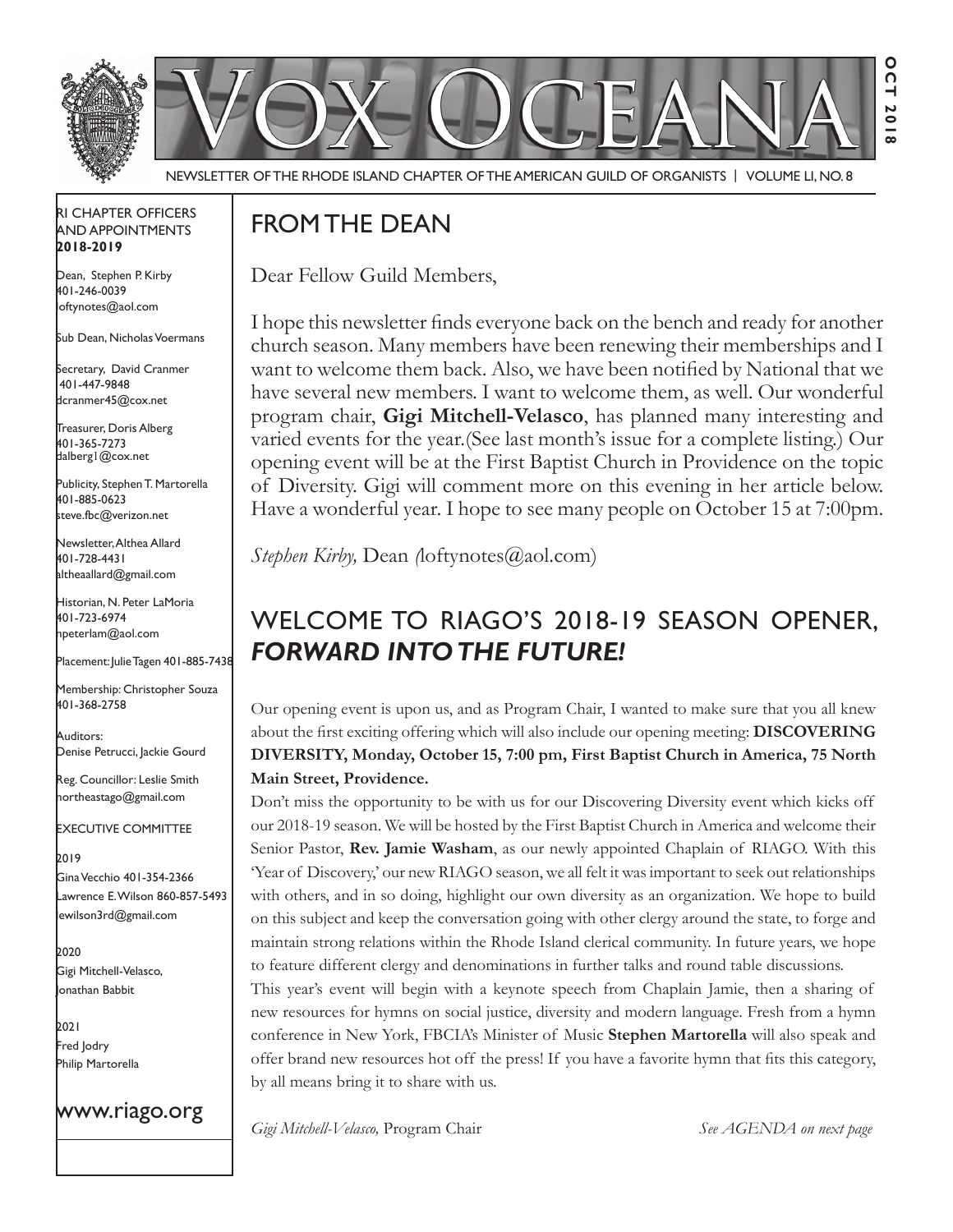

# Introducing Rev. Jamie Washam

Young and fearless, Rev. Jamie Washam, senior pastor of the First Baptist Church in America was called to be their 37th Settled Minister in 2015. Jamie is a seventh-generation Texan, born and raised in Midland, in a Southern Baptist household. She earned her Bachelor's degree in Austin, Texas and moved to Boston to pursue her Master's studies. She was ordained in 2001. To hear her speak is to hear a giant, and one is drawn in by her passionate execution and the intense sincerity, clear in each word she speaks. She is, in a word, "brave." Her world ideas and her convictions involving diversity and social justice are as large as her big heart and love of her family and love for her congregation at the First Baptist Church in America. She has stood up for those who are in need of an advocate and have none. Over and over, she has spoken on the steps of the church alongside other notable clergy in the state and has testified in front of the House Judiciary Committee, always backed by her loving and dedicated congregation. On issue after issue, she has supported and advocated for those who have no voice.



"It is time to move beyond a culture of punishment to one that reduces harm, respects and restores the dignity of all persons…" –Rev. Jamie Washam

# MeetingAgenda, October 15

•Welcome Address, Remarks – Stephen Kirby, Dean •Introduction of Chaplain, Rev. Jamie Washam – Stephen Martorella

- •Keynote Address Chaplain Jamie
- •Short Hymn Sing, talk by Stephen Martorella
- •Brief Business Meeting & Installation of Officers
- •Refreshments sweet treats of cakes and pastries